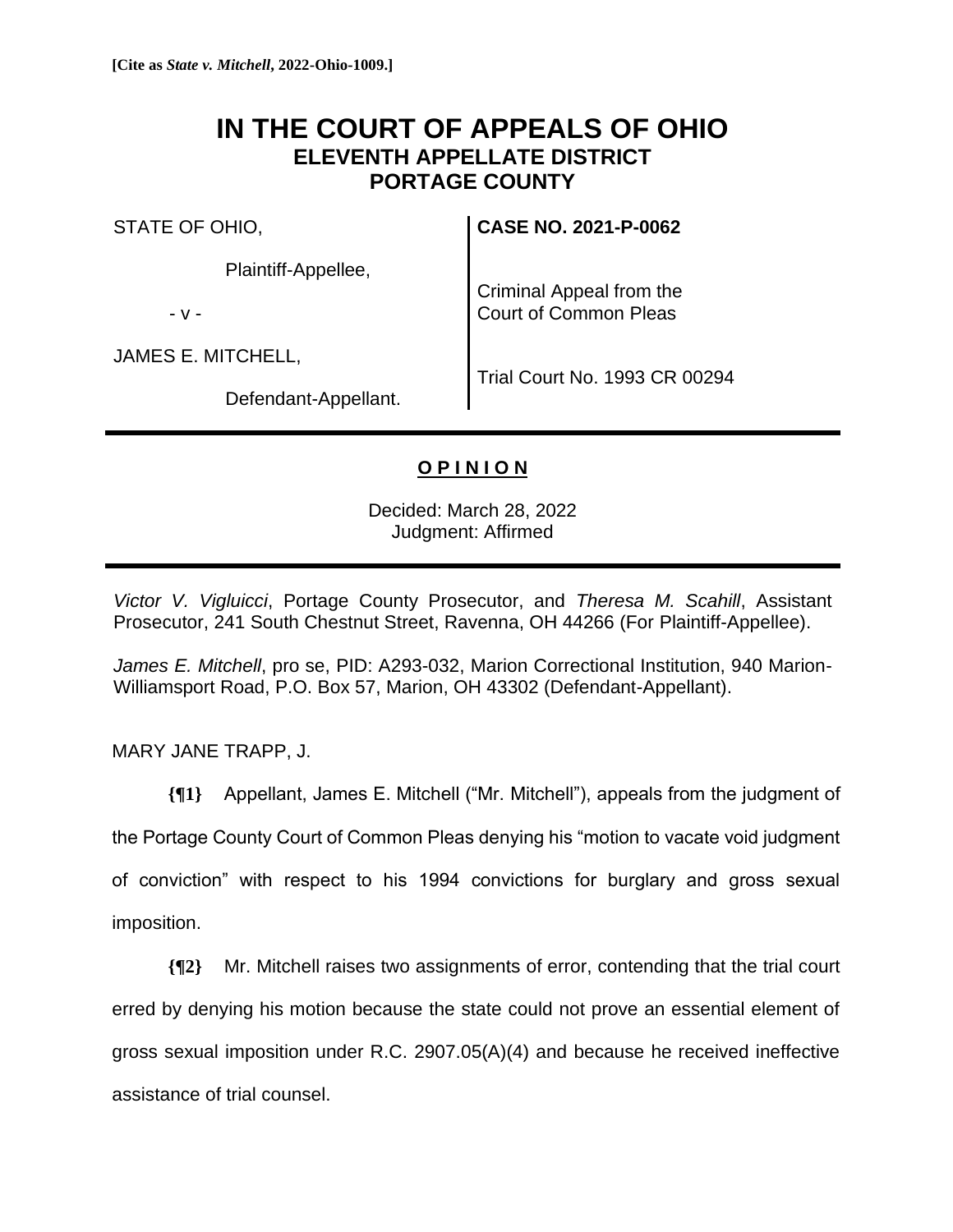**{¶3}** After a careful review of the record and the pertinent law, we find that the trial court did not err by denying Mr. Mitchell's "motion to vacate void judgment of conviction" because it was barred by the doctrine of res judicata. The trial court's alleged errors during the 1994 proceedings rendered its judgment voidable, not void. Mr. Mitchell could have raised his present arguments on direct appeal, which he failed to do.

**{¶4}** Thus, we affirm the judgment of the Portage County Court of Common Pleas.

#### **Substantive and Procedural History**

**{¶5}** This matter involves Mr. Mitchell's latest attempt to overturn his 1994 convictions.

**{¶6}** In 1993, the Portage County Grand Jury indicted Mr. Mitchell for rape, an aggravated felony of the first degree, in violation of R.C. 2907.02(A)(2) and (B), and aggravated burglary, an aggravated felony of the first degree, in violation of R.C. 2911.11(A)(1)(3) and (B). Mr. Mitchell initially pleaded not guilty to the charges.

**{¶7}** In 1994, Mr. Mitchell pleaded guilty to gross sexual imposition, a felony of the third degree, in violation of R.C. 2907.05(A)(4), and burglary, an aggravated felony of the second degree, in violation of R.C. 2911.12(A)(1). The trial court accepted Mr. Mitchell's guilty pleas and referred the matter for a presentence investigation and report.

**{¶8}** Prior to sentencing, Mr. Mitchell moved to withdraw his guilty pleas. The trial court held a hearing and denied the motion. The trial court sentenced Mr. Mitchell to

Case No. 2021-P-0062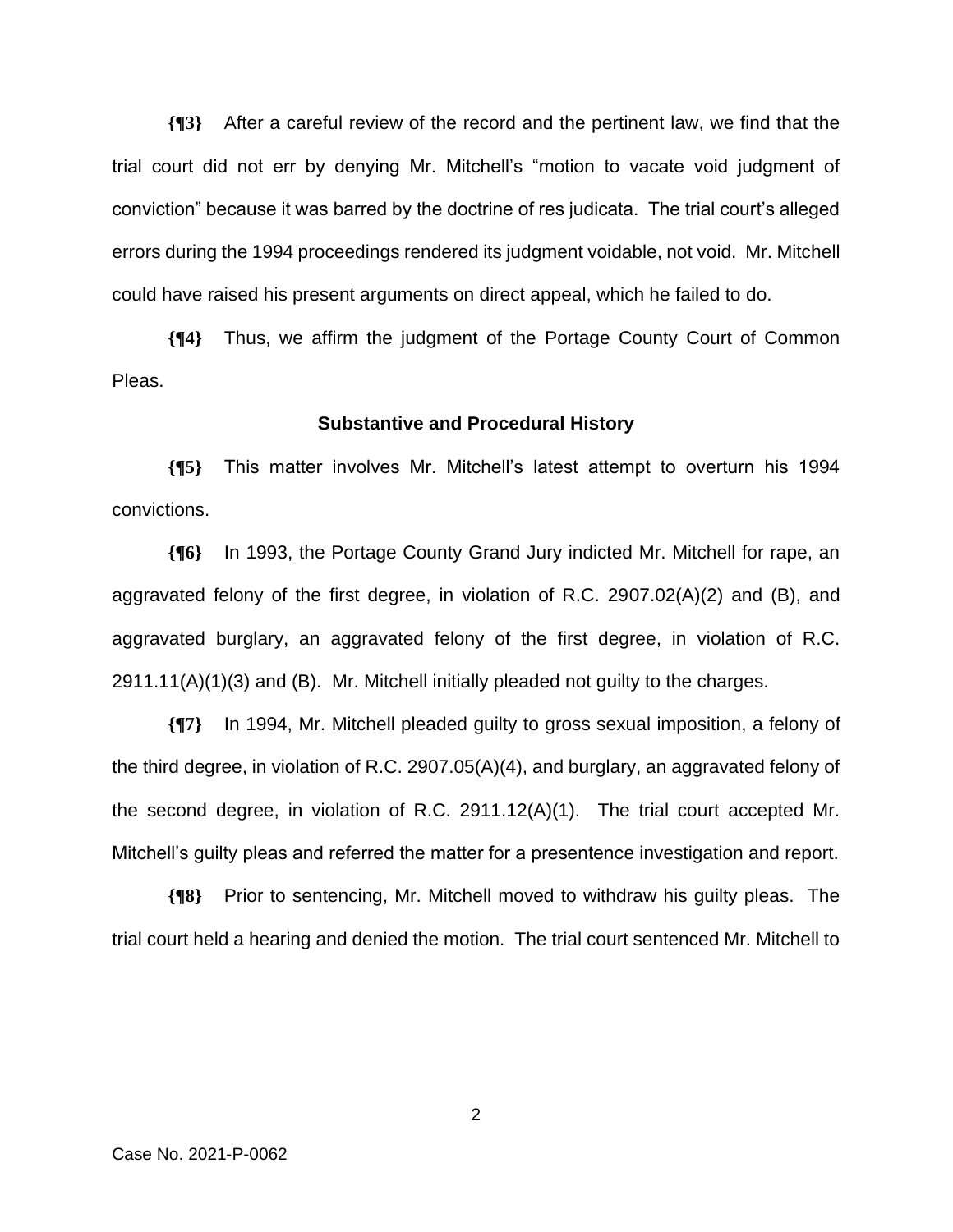concurrent prison terms of three to 15 years for burglary and two years for gross sexual imposition.<sup>1</sup>

**{¶9}** Mr. Mitchell filed an appeal of the trial court's denial of his presentence motion to withdraw his guilty plea. This court affirmed the trial court's judgment in *State v. Mitchell*, 11th Dist. Portage No. 94-P-0070, 1995 WL 411830 (June 23, 1995), *delayed appeal denied*, 160 Ohio St.3d 1495, 2020-Ohio-5634, 159 N.E.3d 274 ("*Mitchell I*").

**{¶10}** In 2016 and 2017, over twenty years after his convictions, Mr. Mitchell filed several pro se postconviction motions, including a "petition for postconviction relief/motion to withdraw plea"; "motion for appointed counsel"; "motion to disqualify"; "motion for judgment upon multiple claims"; "motion for findings of fact and conclusions;" and "motion for notice of filing of judgment(s)." The trial court denied Mr. Mitchell's motions. This court affirmed the trial court's judgments in *State v. Mitchell*, 11th Dist. Portage Nos. 2017- P-0007 and 2017-P-0009, 2017-Ohio-8440, *appeal not accepted*, 152 Ohio St.3d 1445, 2018-Ohio-1600, 96 N.E.3d 300 ("*Mitchell II*").

**{¶11}** In 2018, Mr. Mitchell filed a pro se motion to dismiss his indictment, which the trial court denied. This court affirmed the trial court's judgment in *State v. Mitchell*, 11th Dist. Portage No. 2018-P-0047, 2019-Ohio-844, *appeal not accepted*, 156 Ohio St.3d 1445, 2019-Ohio-2498, 125 N.E.3d 926 ("*Mitchell III*").

**{¶12}** In 2019, Mr. Mitchell filed pro se motions to correct a journal entry, for resentencing, for a final appealable order, and for a corrected sentencing entry, which the

<sup>1.</sup> It appears Mr. Mitchell remains incarcerated for unrelated convictions in Summit County. *See State v. Mitchell*, 9th Dist. Summit No. 17029, 1995 WL 678624 (Nov. 15, 1995) (affirming Mr. Mitchell's convictions for two counts of aggravated burglary, two counts of kidnapping, one count of rape, two counts of attempted rape, and one count of felonious assault).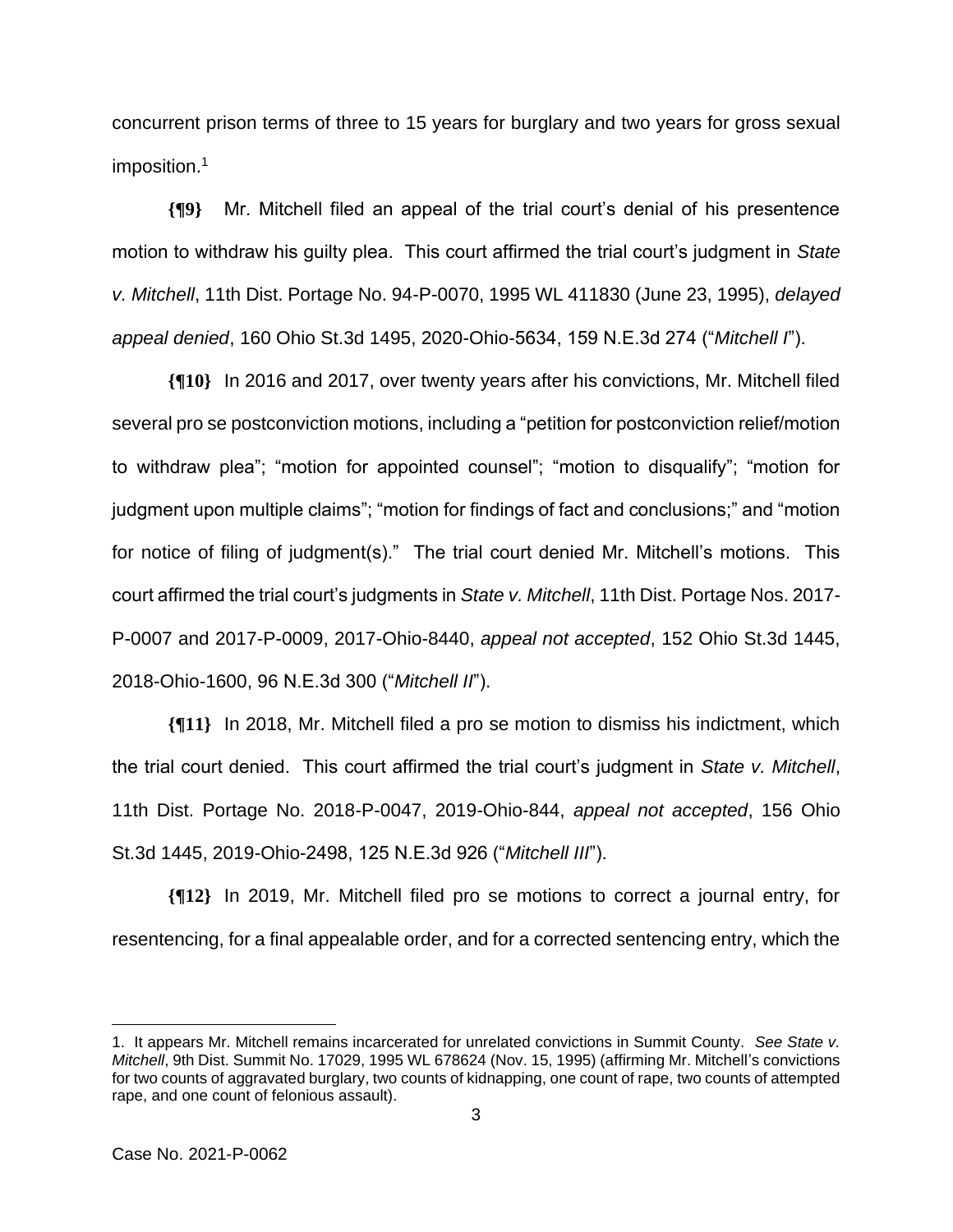trial court denied. We affirmed the trial court's judgment in large part but directed the trial court to issue nunc pro tunc entries pursuant to Crim.R. 36 to correct clerical errors apparent in the record. *See State v. Mitchell*, 11th Dist. Portage No. 2019-P-0105, 2020- Ohio-3417, ¶ 95, *appeal not accepted*, 160 Ohio St.3d 1495, 2020-Ohio-5634, 159 N.E.3d 274 ("*Mitchell IV*"). Relevant here, we ordered the trial court to correct its entries to reflect that Mr. Mitchell pleaded guilty to gross sexual imposition under R.C. 2907.05(A)(4) rather than (A)(1) and delete references to an amended indictment. *Id*. at ¶ 90-91. We cautioned Mr. Mitchell that the nunc pro tunc entries would not create new final orders from which new appeals may be taken. *Id*. at ¶ 92.

**{¶13}** In 2021, the trial court filed nunc pro entries pursuant to this court's directive. Shortly thereafter, Mr. Mitchell filed a pro se "motion to vacate void judgment of conviction." Mr. Mitchell contended that the trial court lacked subject matter jurisdiction to convict him of gross sexual imposition in violation of R.C. 2907.05(A)(4) because he was not charged with that offense and because the state could not prove an essential element, i.e., that the victim was less than 13 years of age. He further contended that his trial counsel was ineffective for allowing him to plead guilty to that offense.

**{¶14}** The trial court denied Mr. Mitchell's motion without a hearing, and Mr. Mitchell filed the instant appeal.

**{¶15}** While this appeal was pending, Mr. Mitchell filed a pro se petition in this court seeking a writ of mandamus compelling the trial court judge to vacate his convictions as void. In *State ex rel. Mitchell v. Pittman*, 11th Dist. Portage No. 2021-P-0072, 2022- Ohio-106 ("*Mitchell V*"), we granted the trial court judge's motion to dismiss because Mr. Mitchell failed to demonstrate a clear legal right to the requested relief. *Id*. at ¶ 12. We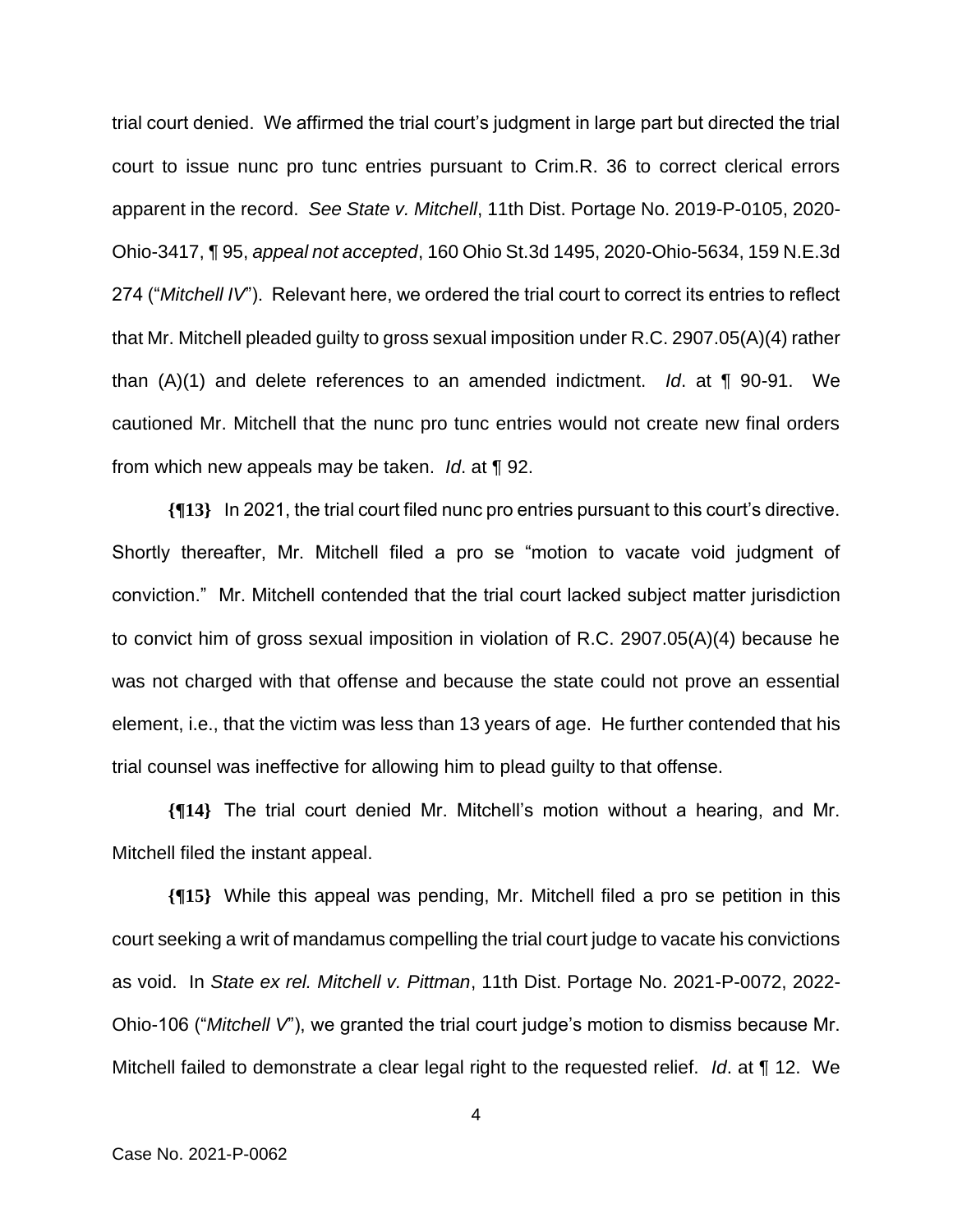found that the common pleas court had subject matter jurisdiction over Mr. Mitchell's felony case; therefore, his convictions were not void and could not be collaterally attacked. *See id*. at ¶ 4.

**{¶16}** Mr. Mitchell also filed a motion to modify the appellate record and a motion for leave to supplement his appellate brief to assert a third assignment of error, which we have overruled in a separate judgment entry.

**{¶17}** Mr. Mitchell raises the following two assignments of error:

**{¶18}** "[1.] The trial court erred denying [sic] appellant's motion as based on offense pleaded, no crime was committed.

**{¶19}** "[2.] Trial counsel was ineffective in this matter."

**{¶20}** We address Mr. Mitchell's two assignments of error together.

## **Standard of Review**

**{¶21}** We review a trial court's denial of a motion to vacate an allegedly void judgment de novo. *State v. Brown*, 11th Dist. Lake No. 2017-L-038, 2017-Ohio-7963, ¶ 8.

### **Law and Analysis**

**{¶22}** Mr. Mitchell's assigned errors involve the substantive merits of his current challenges to his 1994 convictions. However, the preliminary issue is whether Mr. Mitchell was permitted to challenge his 1994 convictions pursuant to a postconviction motion filed nearly 27 years later.

**{¶23}** The Supreme Court of Ohio has long recognized the finality of a decision rendered by a court that had both subject-matter jurisdiction over the case and personal jurisdiction over the parties. *State v. Henderson*, 161 Ohio St.3d 285, 2020-Ohio-4784,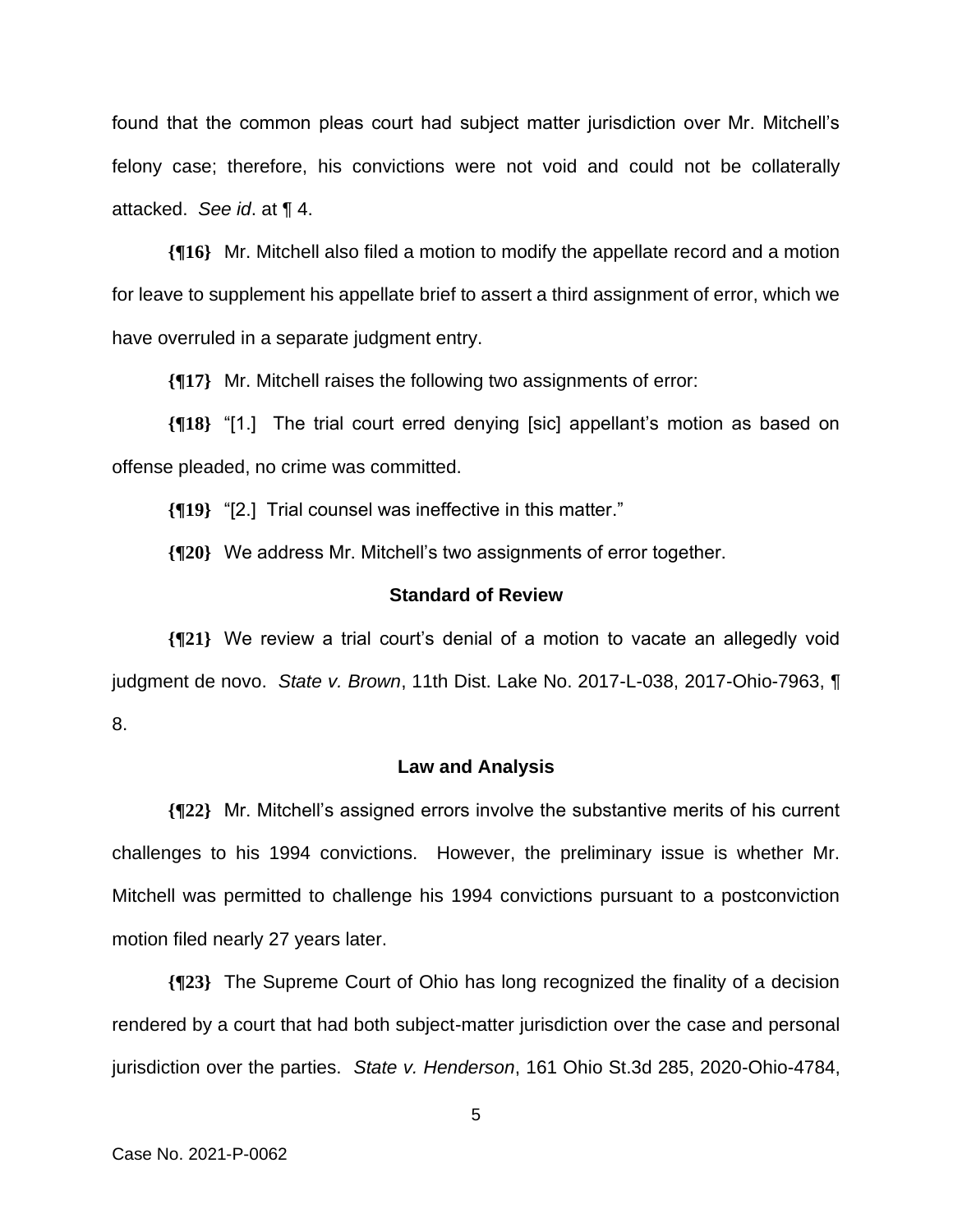162 N.E.3d 776, ¶ 16. The court recently clarified that a void judgment is rendered by a court without jurisdiction. *Id.* at ¶ 17. It is a mere nullity and can be disregarded. *Id*. It can be attacked in collateral proceedings. *Id*. By contrast, a voidable judgment is one pronounced by a court with jurisdiction. *Id*. The failure to timely—at the earliest available opportunity—assert an error in a voidable judgment, even if that error is constitutional in nature, amounts to the forfeiture of any objection. *Id*. If a judgment is voidable, the doctrine of res judicata bars a party from raising and litigating in any proceeding, except a direct appeal, claims that could have been raised in the trial court. *Id*. at ¶ 19; *see State v. Perry*, 10 Ohio St.2d 175, 178-179, 226 N.E.2d 104 (1967), paragraph nine of the syllabus.

**{¶24}** In his "motion to vacate void judgment of conviction," Mr. Mitchell argued that the trial court lacked subject-matter jurisdiction in the underlying case. In *Mitchell V*, this court determined that Mr. Mitchell's jurisdictional argument was "incorrect as a matter of law." *Id*. at ¶ 10.

**{¶25}** To reiterate, "[s]ubject-matter jurisdiction refers to the constitutional or statutory power of a court to adjudicate a particular class or type of case." *State v. Harper*, 160 Ohio St.3d 480, 2020-Ohio-2913, 159 N.E.3d 248, ¶ 23. A common pleas court has subject-matter jurisdiction over felony cases. *Id*. at ¶ 25; *see* R.C. 2931.03. Once a court has acquired jurisdiction of the person and subject matter, every decision thereafter involves the trial court's exercise of jurisdiction. *See Harper* at ¶ 26. Subsequent errors in the exercise of its jurisdiction render the trial court's judgment voidable, not void. *Id*.

**{¶26}** Here, the trial court acquired subject-matter jurisdiction over the underlying case upon the filing of the felony indictment. *Mitchell V* at ¶ 10. Any subsequent errors